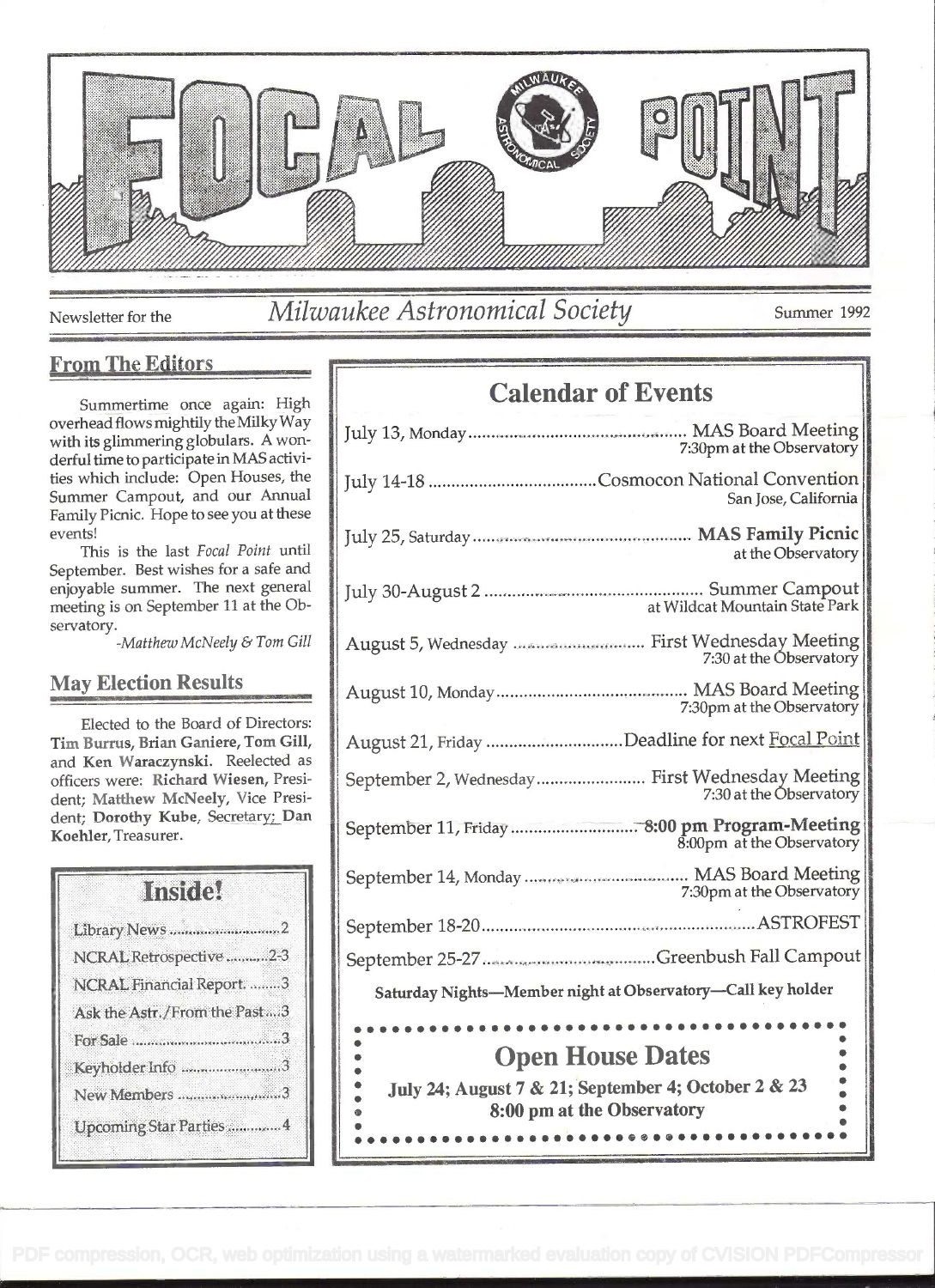Imagine owning a drawing of Saturn made in 1898 by E.E. Barnard or a photograph of M51 taken with the 82-inch McDonald reflector by Ban Biesbroeck! The Yerkes Observatory catalog of prints for sale is now in our CATALOGS-AUDIO/VISUAL file, thanks to Tim Burrus. The MAS History Collection includes other MAS members deserve our grati-<br>a four of these prints if you wish to preview the quality tures ture ture wish to be exame many times more t a few of these prints if you wish to preview the quality.

Ever had the urge to drop in for another society's meeting orjoin in some dark sky viewing with another group situated near your favorite vacation spot? Now it's easy. Marion Bachtell, Chairman of the North Central Region of the Astronomical League, compiled a Regional Directory which was distributed at the April convention. Our copy is available for reference at the Observatory in the Astronomical League-North Central business file. In a nearby folder, you'll find the group photograph and program, etc. from that same convention.

As a "spin-off" of Ray Villard's visit, we received another set of images and descriptive literature from the Hubble Space Telescope Science Institute. These slides are now cataloged and available for member use. Also, Robert Friedman, NASA Lewis Center, who spoke at the convention on terrestrial benefits of space technology gave us a satellite view of Milwaukee for our slide collection.

#### We've left the light on for them...

Last seen, they were on a shelf with the rest of their companions. Today they lie forgotten in some dark corner of your home or office-their messages wasted, their illustrations unadmired. Help return these wanderers to their rightful places in our library:

Scientific Instruments You Can Make, Davis, Ed.

Introduction to Observing and Photographing the Solar System, Dobbins et al. The Grand Tour. Miller and Hartmann

REWARD: You'll know it's the "right thing to do."

-Sally Waraczynski

### A Retrospecitve Of The 1992 NCRAL Convention

With great relief, and some sadness, I am in the final stages of "closing the books" of the 46th Convention of the North Central Region of the Astronomical League held at the Country Inn in Pewaukee the weekend of April 24-26. The convention attracted just over 180 participants from seven states.

The "kickoff" occurred Friday evening with an excellent tour and reception, sponsored by the staff of Astronomy magazine. Saturday's program consisted of three invited speakers, seven amateur papers, seven astronomical vendors displaying equipment and related goods, a large display of astrophotos and art, an astronomical trivia contest, twenty doorprizes, and an auction of items to benefit the League's Trust Fund. The auction, the first of its kind anywhere in the League, raised \$863.50. In addition, a general collection at the Regional Business meeting for the Fund yielded nearly \$200 for a total of over \$1,050. This is the normal amount collected by the Fund in an average year! To end a nearly perfect day, 135 guests enjoyed an excellent dinner and evening program on the Hubble Space Telescope program. The weekend's festivities concluded Sunday morning with over 50 convention participants exploring Yerkes Observatory for several hours. Many convention attenders visited the MAS Observatory over the weekend as well.

<sup>I</sup>was extremely pleased with the manner in which convention plans unfolded over the weekend. If you attended all or any part of the Convention, I'm sure you'll agree that the 1992 NCRALCçmmittee gave everyone anearly flawless event. And

#### Library News NCRAL Retrospective (cont.)

while I'd love to take most of the credit for the convention's success, I cannot in all honesty and fairness, as so many other MAS members deserve our grati-<br>tude — some many times more than myself.

First, I'd like to thank the other 15 members of the Convention Committee for believing in this project, and adding their time, talent, and hard work to it: Cheryl & Brian Awe (Silent Auction), WandaBerner (Vendors & Doorprizes), Tom Gill (Vendors, Doorprizes, & T-Shirts), Karen & Lee Keith (Trivia & Astrophoto/Art Contests), Martha Kelty (Convention Art, Nametags, & Program), MaryKoehler (Registration), Dorothy Kube (Registration), Jim Kube (Invited Speakers & Papers), Matthew McNeely (Publicity & Program), Frank Roldan (Program), Sally & Ken Waraczynski (Observatory, Breaks, & Dinner), and Dick Wiesen.

Second, we should all thank those who, for the past year, worked so many hours preparing the Observatory for this spring's event: Gerry Samolyk, Paul Borchardt, Marty Brunet, Wanda & Tom Berner, Charlotte Nelson, Tim Burrus, Jerry Glocka, Dick Adduci, Jim & June Regis, Paul Hess, Jim & Dorothy Kube, Scott Laskowski, Lew Riley, Peter Smitka, and Sally & Ken Waraczynski. My greatest fear in listing those who I know contributed to Observatory readiness is that there are others I'm omitting. This list was prepared from memory and if I left anyone off, the error is absolutely unintentional. Thanks to all who helped in any way, large or small! Ifyou haven'tvisited the Observatory in a while, take the time to stop by this summer during an Open House or on a Saturday Member's Night. You'll be amazed by what's been accomplished this past year.

Next, I wish to thank Alan Dyer, Dave Eicher, Dave Bruning, Tom Hunt, and Richard Talcott for their hospitality and fine work in hosting the reception at Kaimbach Publishing on Friday evening. We are very fortunate to have the Astronomy editorial offices here in the Milwaukee area. The professionalism exhibited by these gentlemen in plan-

(cont. next column) (cont. on page 3).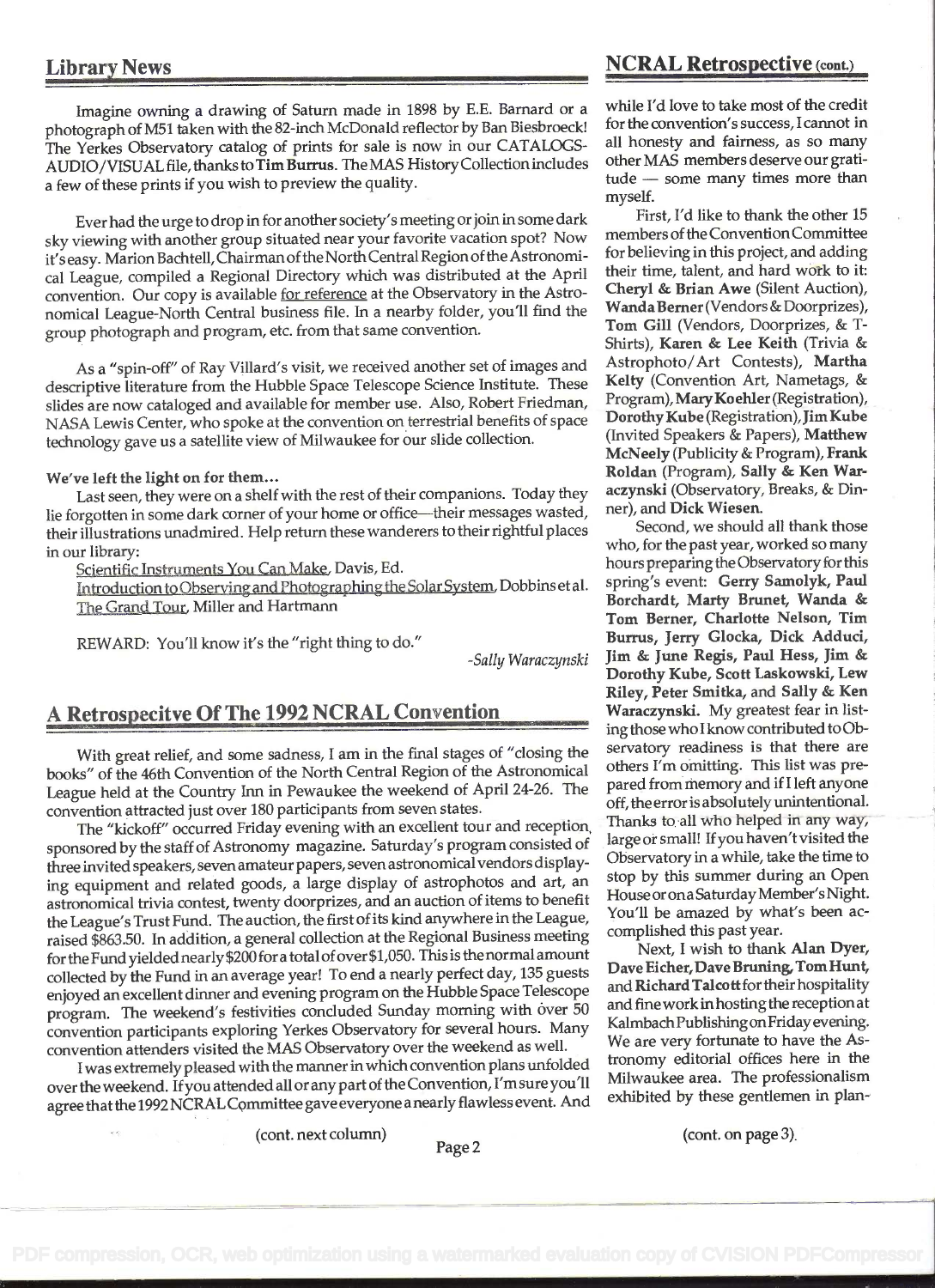#### NCRAL Retrospective (cont. from page 2)

ning and hosting the reception added greatly to the overall success of the 1992 NCRAL Convention.

My thanks also to John Briggs and Richard Drieser of Yerkes for conducting the tour on Sunday. It is always a pleasure to visit the Observatory, and their hospitality made everyone feel very welcome. The tour's participants got an excellent look at Yerkes today, as well as a good feel for its vast history and past accomplishments.

Also deserving thanks are our three invited speakers, Alan Dyer (Astronomy), Bob Friedman (NASA-Lewis), and Ray Villard (Space Telescope Science Institute), for taking time to share their expertise with us. Each presentation was informative and enjoyable. We were quite fortunate to have each presenter with us to share the weekend. Likewise, our line-up of amateur papers represented a good cross-section of talents and interests in amateur astronomy today. Thanks to each presenter for their time and talent given to the convention program.

Finally, I'd like to thank everyone who attended the Convention, and for the many compliments I received during the weekend. The high level of participation and the kind words expressed to me made the hard work and anxiety over the details much more bearable. I was quite honored to receive the 1992 NCRAL Region Award. The Award plaque will always have a special place in my home.

When Convention planning began in the fall of 1989, I established some goals for the Committee. We agreed that the Convention had to be enjoyable, of substantive content, affordable, and a bit unusual. Above all, though, it had to be a fitting tribute to an organization celebrating its 60th anniversary, and its membership. I believe we exceeded those goals.

I'll soon be turning my attention to new pursuits, both personal and astronomically related. This year's Convention will likely be the last I'll work on for many years. I have served on three convention committees in the last 10 years, the last two as Chairman. I may never do another - I don't know what the future holds. But in closing, ithas been a distinct privilege to work with so many M.A.S. members on this project, and I'll retain fond memories of our work in the years ahead. Thanks again for everything!

-Dan Koehier

-Dan Koehler

And thank YOU, DanKoehler for all of your input, enthusiasm and hard work on the convention-a professional, classy and successful event!

### Convention Financial Report

The registration fees charged for the convention were based on an expected paying attendance of 200 people. Actual attendance was 181, and unfortunately, the convention suffered a financial loss of \$205. The MAS Board of Directors approved my request to underwrite \$168 of the loss as a contribution toward the travel expenses ofRay Villard, the evening dinner speaker. The Convention dinner was also the M.A.S.' annual banquet for 1992. Ordinarily, we invite a speaker from outside the area to provide the dinner program, and this can run into hundreds of dollars. I felt this was an inexpensive alternative, and the Board agreed. The remaining loss of \$37 is due to a returned check, which will be forwarded to the Secretary-Treasurer of the NCRAL for reimbursement.

### MAS Membership Dues Info

Important information concerning MAS dues is included as an insert to this month's Focal Point. Please read and respond! Note that the MAS Family Picnic is also designated as a special meeting to vote on proposed changes.

### Saturday Nite Keyholders

| July 11 John Pfannerstill 475-6494 |          |
|------------------------------------|----------|
| July 18 Frank Roldan608-787-1730   |          |
| July 25 Terry Ross                 | 784-2093 |
| Aug. 1 Gerry Samolyk               | 529-9051 |
| Aug. 8 T. Schmidtkunz              | 784-0253 |
| Aug. 15 Peter Smitka               | 785-0926 |
| Aug. 22 Virgil Tagney              | 327-7976 |
| Aug. 29 Jim Toeller                | 352-7144 |
| Sept. 5 Ken Waraczynski321-0918    |          |
| Sept. 12 Richard Wiesen 781-4757   |          |

### For Sale

8-inch f/6 Meade reflector on German equatorial mount, clock drive, counterweights, 6x30 finder & mountingbrackets, tube covers, accessorytray. 5-inch f/6 Celestron Spotting Scope with tripod mount. Rear flange is drilled & tapped for acceptance offinder scope. Right angle viewfinder accepts 1-1/4" eyepieces. Thousand Oaks solar filter (full aperture). 11x80 Celestron Binoculars, with tripod mount. All equipment is in very good condition (or better). <sup>I</sup> haven't determined asking prices yet If interested, please call Dan Koehler, evenings, at 662-2987.

6-inch f/9 Dobsonian with 25mm Meade eyepice, \$200. 11x80 Celestron binoculars, excellent condition, with tripod mount, \$175. Tom Gill 476-6986.

#### New Members

The Board recently approved the following new members. Join us in extending a warm welcome to:

Barbara, John, and Melissa Fitzgerald, Brookfield Christopher Noegel, Milwaukee Scott Jamieson, Waukesha Randall and Brian Cuip, New Berlin David A. Gunn, Westminster, CA Richard Susan, Matthew and Elizabeth Nuccio, New Berlin

Richard Kessler, Milwaukee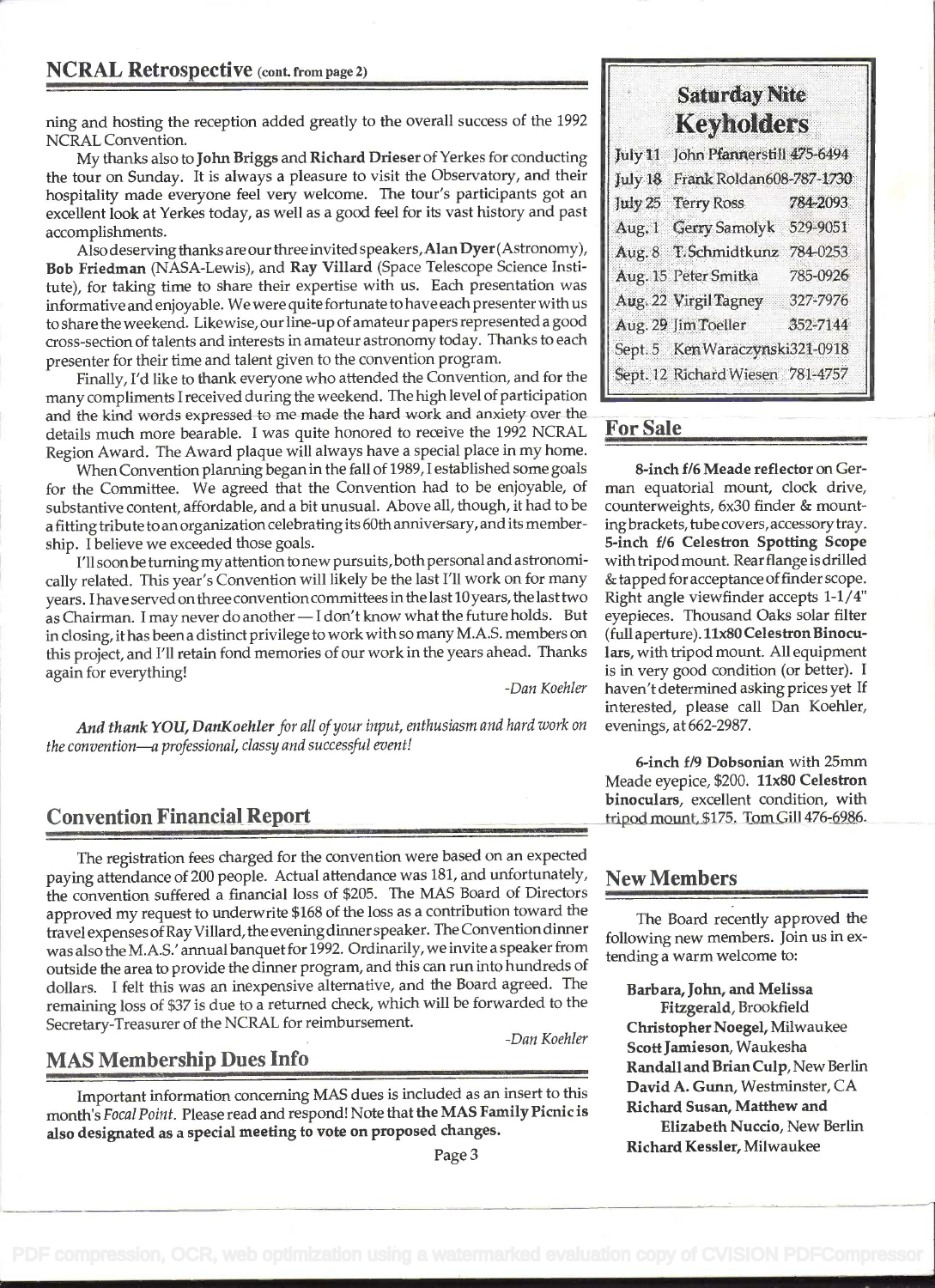#### Upcoming Star Parties

The Summer and Fall has plenty to offer the serious Star-Party Animal or those of you who like to make the most of a weekend under the stars. Here are several which may interest you:

#### STARFEST

The Chippewa Valley Astronomical Society (Fall Creek, WI) invites all amateurs to the Fourth Annual Northwoods Starfest, July 24-26, 1992 at Hobbs MAS OFFICERS Observatory. The fee is \$25 per person and includes camping or cabin fees for Friday and Saturday nights, breakfast, lunch and dinner on Saturday, and breakfinday and saturday highls, breaking, functional diffuse of session in the **President** afternoon, a speaker presentation in theearlyevening, and observingon Friday and Saturday evenings. The event is held at the Youth Camp (where the Observatory Vice President Matthew McNeely is located) near Fall Creek. The Wise Nature Center is located across the road from the Youth Camp, and there are many hiking trails. Registration forms and a fact sheet are posted on the bulletin board in the 'A' building at the M.A.S. Observatory, or you can call Bob Elliott (715-877-2657) or Bill Childs (715-834-3204) for more information. Registration forms should be mailed by July 20.

#### MAS SUMMER CAMPOUT

Enter the land of the Giants! Member Dave Kriege, owner of Obsession Telescopes, has reserved group camping at Wildcat Mountain State Park for July 30-August2. All members and their families are welcome. WildcatMt. is about3 hours from Milwaukee and there is plenty to do for the entire family. For more set to be Director Paul Borchardt information, Contact Dave at 1-648-8284 or Paul Borchardt at 781-0169.

#### ASTROFEST

The MAS always has had a good number of members attending ASTROFEST, one of the best star parties in the Midwest. Speakers, observing, telescope and astrophotography contests, swap tables, and commercial sales are just the beginning-we have a lot of fun too! Dates are September 18-19 in Kankakee, IL (40 mi. SW of Chicago). The vent is sponsored by the Chicago Astronomical Society and  $\left\| \right\|_{\text{Program Dir.}}$ over 500 amateurs are expected to attend and there will be nearly as many astronomical instruments. Ifyou wantto know more, ask eithereditor (we're multiyear veterans!). Previous attenders receive registration materials automatically, FOCAL POINT Staff others should contact: ASTROFEST, FO Box 596-A, Tinley Park, Il 60477

#### HIDDEN HOLLOW

Hidden Hollow & Greatcon occur the weekend of September 25-26 in Mansfield, OH. (Greatcon is the yearly meeting of the Great Lakes Region of the Astronomical League and is held in conjunction with the star party). The event features speakers, displays, observing, swap tables and commercial vendors. In addition the the many amateur instruments, participants can savor the night sky through the 31-inch f/7 telescope at the Warren Rupp Observatory. For registration information, call editor Tom Gill ar476-6986. Reservations mustbe received by September 5, 1992.

#### **GREENBUSH**

The MAS Fall Campoutwill beheld at Greenbush in Northern Kettle Moraine on September 25-27. Details in the September Focal Point.